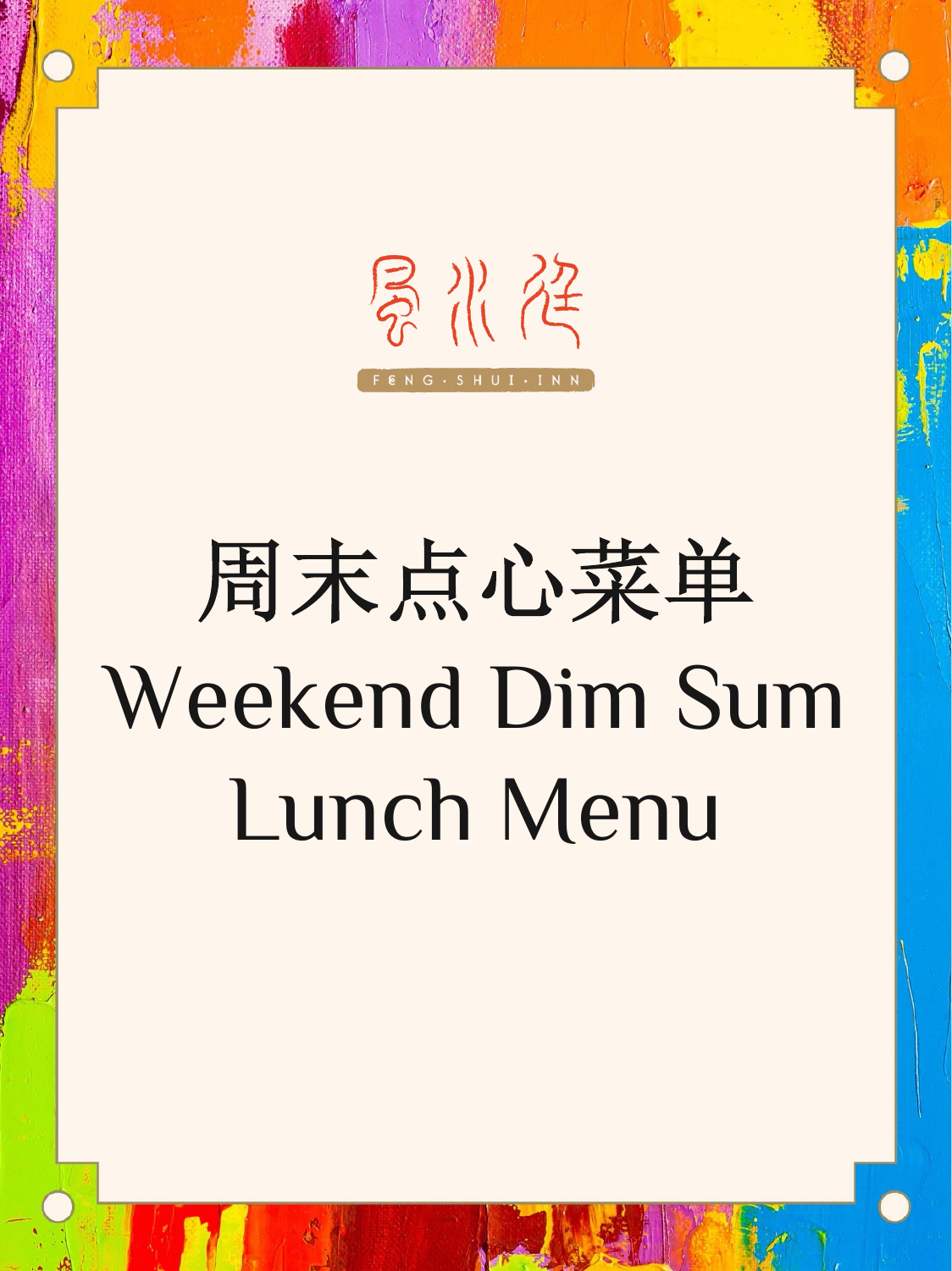

F & N G · S H U I · I N N

五彩缤纷港式点心

## Colours of Canton

Unlimited Weekend Dim Sum Lunch Menu Available every Saturday and Sunday

> 1 st Seating: 11:00am – 12:30pm (Last Order at 12:00pm)

2nd Seating: 1:00pm – 2:30pm (Last Order at 2:00pm)

#### \$68++ per adult / \$36++ per child (6 to 11 years old)

Minimum of two diners required. Prices are subject to prevailing service charge and government tax. Inclusive of Chinese tea. Not valid with other discounts and offers. Please notify our service associates if you have any special dietary requirements or food allergies. Wastage of food will be charged accordingly. Not applicable for takeaway.

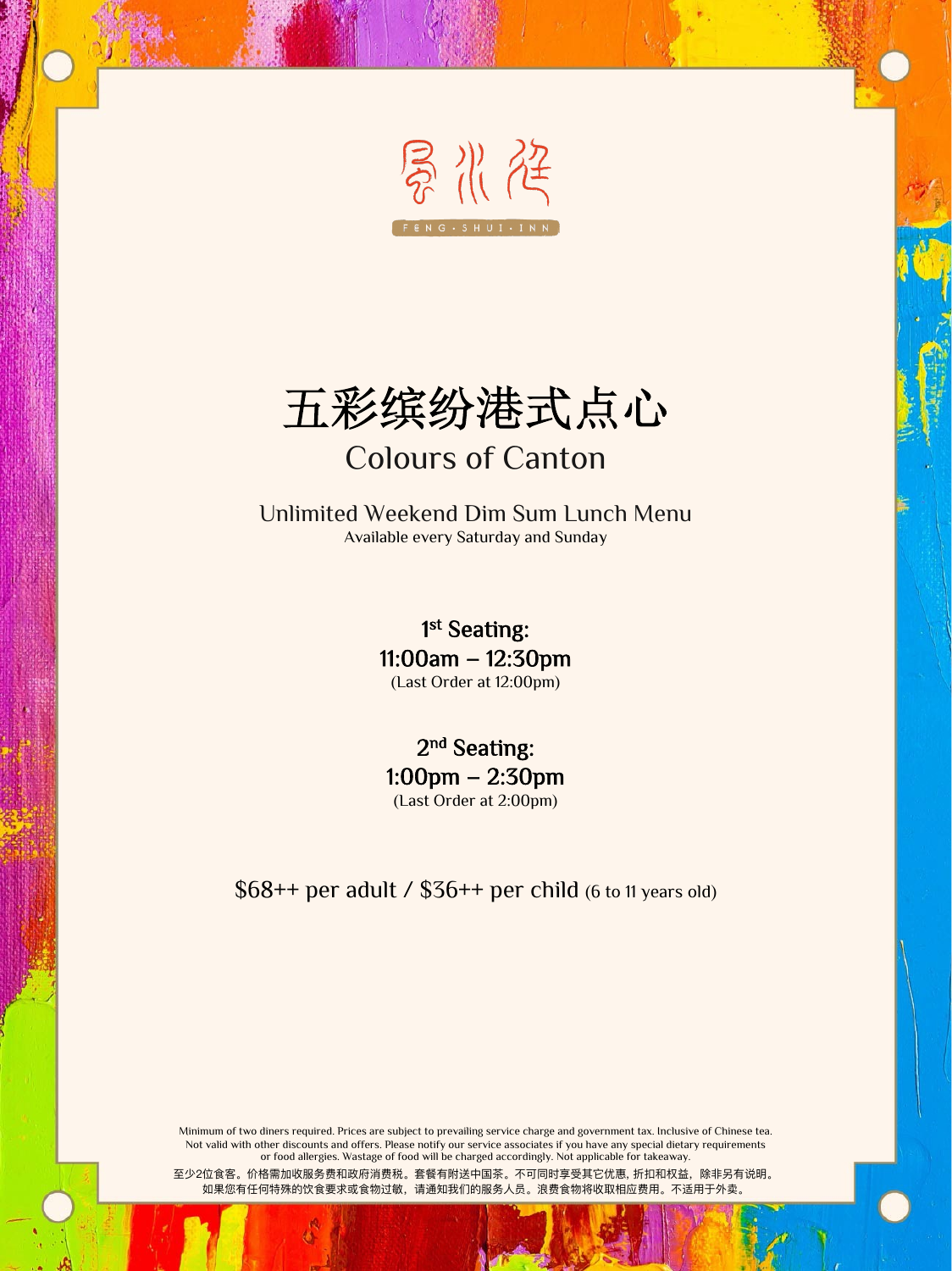

Signature Dim Sum (One Serving Only 仅提供 1 份)



Steamed Sea Cucumber Dumpling with Chinese Coriander



Steamed Minced Lobster Dumpling with Chinese Chives

日本和牛饺 Steamed Japanese Wagyu Beef Dumpling



Steamed Cod Dumpling in Superior Broth



#### 水晶鲜虾饺皇 Classic Crystal Prawn Dumpling

#### 三鲜海鲜饺

Steamed Crab Meat and Conpoy Dumpling with Caviar

黑蒜虾饺 Prawn with Black Garlic Dumpling



#### Steamed Kurobuta Siew Mai

蚝皇叉烧包 Steamed Barbeque Pork Bun

黑松露香菇斋包 Vegetarian Truffle Mushroom Bun

> 玫瑰豆沙包 "Rose" Red Bean Paste Bun

Minimum of two diners required. Prices are subject to prevailing service charge and government tax. Inclusive of Chinese tea. Not valid with other discounts and offers. Please notify our service associates if you have any special dietary requirements or food allergies. Wastage of food will be charged accordingly. Not applicable for takeaway.

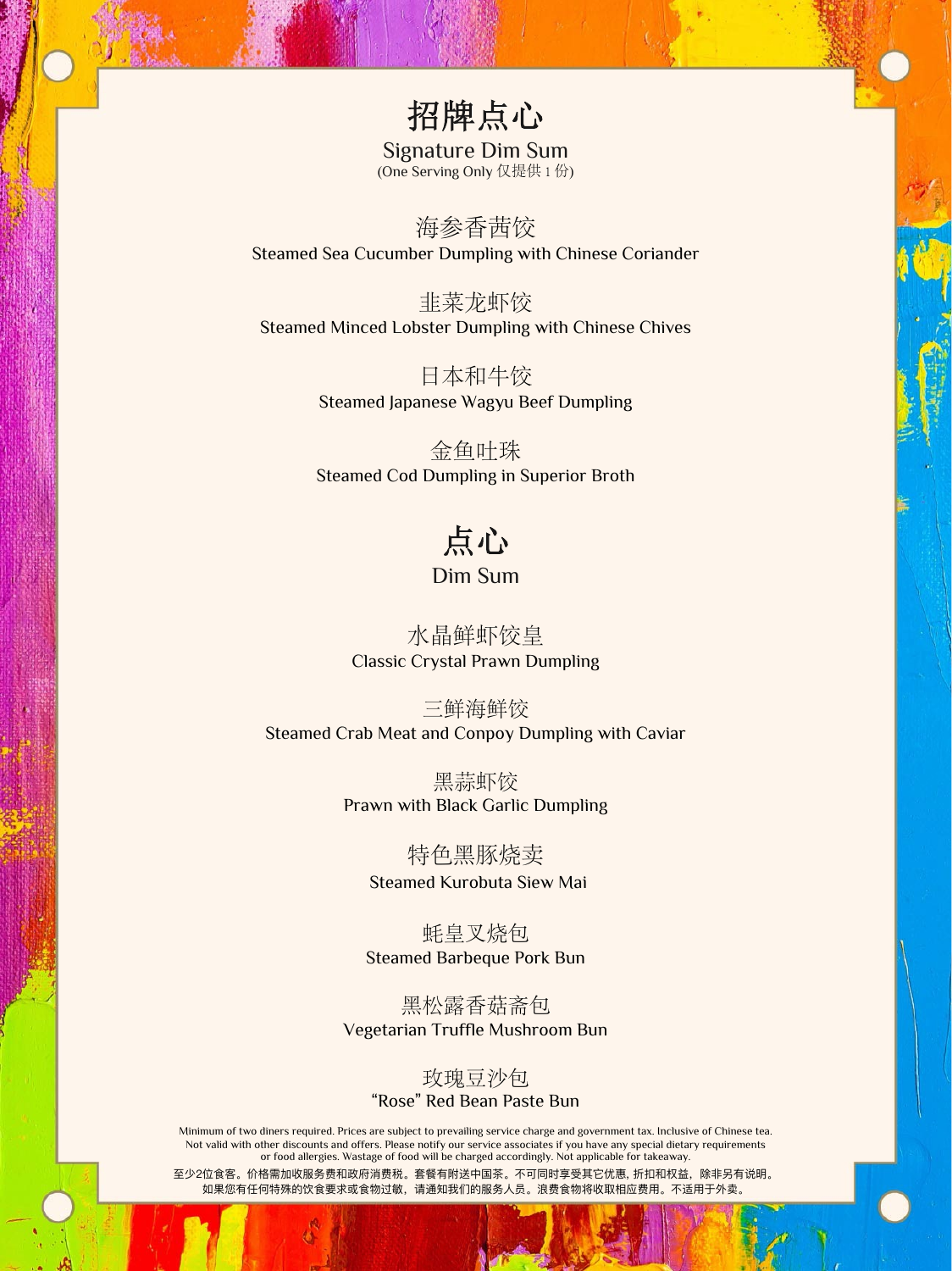

红油抄手 Spicy Wonton in Chili Oil

桂林酱蒸排骨 Steamed Pork Ribs in Guilin Sauce

鲜虾腐皮卷 Deep-fried Prawn Beancurd Skin

#### 凤凰脆皮珍珠鸡 Crispy Chicken Glutinous Rice

脆皮蟹肉盒 Crab Meat Pancake

#### 沙律明虾角 Deep-fried Crispy Prawn Dumpling with Salad Sauce

豉油皇龙笌炒肠粉 Wok-fried Bean Sprout Chee Cheong Fun

X.O. 酱萝卜糕 Pan-fried Carrot Cake in X.O. Sauce

#### 上素斋春卷

Vegetable and Mushroom Spring Roll



Crispy Sweet Potato Roll

#### 酸甜脆豆腐

Crispy Fried Tofu with Sweet & Sour Sauce

椒盐脆豆腐 Crispy Salt and Pepper Tofu

雪山汤圆

#### Snow Glutinous Rice Dumpling

Minimum of two diners required. Prices are subject to prevailing service charge and government tax. Inclusive of Chinese tea. Not valid with other discounts and offers. Please notify our service associates if you have any special dietary requirements or food allergies. Wastage of food will be charged accordingly. Not applicable for takeaway.

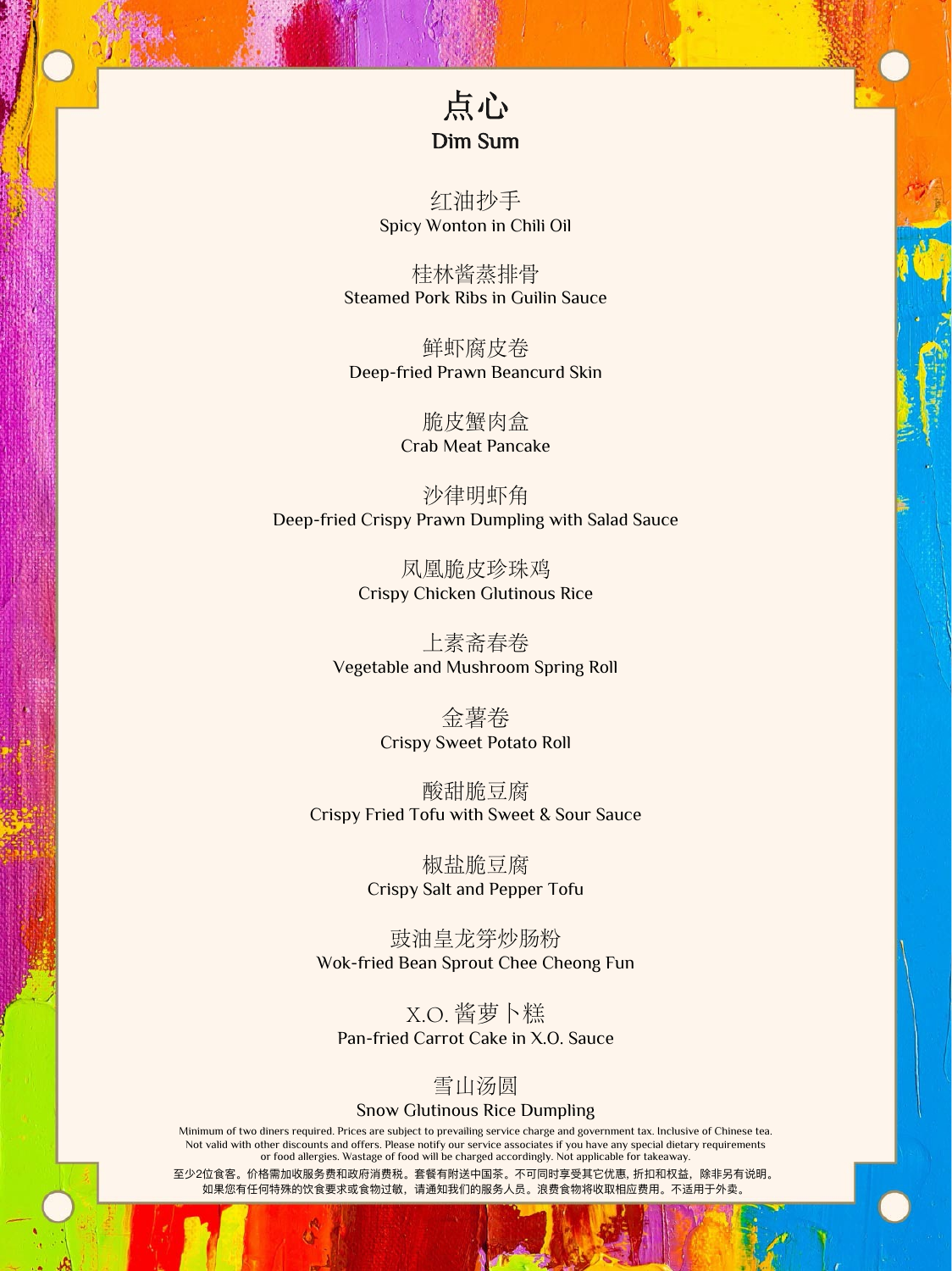

粤式老火炖汤 Double-boiled Soup of The Day

海鲜酸辣羹 Hot and Sour Seafood Soup



Seasonal Vegetables



Stir-fried Hong Kong Choy Sum with Minced Garlic

### 上汤浸芦笋

Poached Asparagus in Chicken Broth

蚝油芥兰 Braised Kai Lan with Oyster Sauce



Rice / Noodles / Congee

虾球滑蛋河粉 Silky Egg Hor Fun with Prawn

#### 黑松蟹肉蛋白炒饭 Wok-fried Rice with Crab Meat, Egg White and Black Truffle

干烧伊付麵 Braised Ee Fu Noodles with Mushroom and Chinese Chives

Minimum of two diners required. Prices are subject to prevailing service charge and government tax. Inclusive of Chinese tea. Not valid with other discounts and offers. Please notify our service associates if you have any special dietary requirements or food allergies. Wastage of food will be charged accordingly. Not applicable for takeaway.